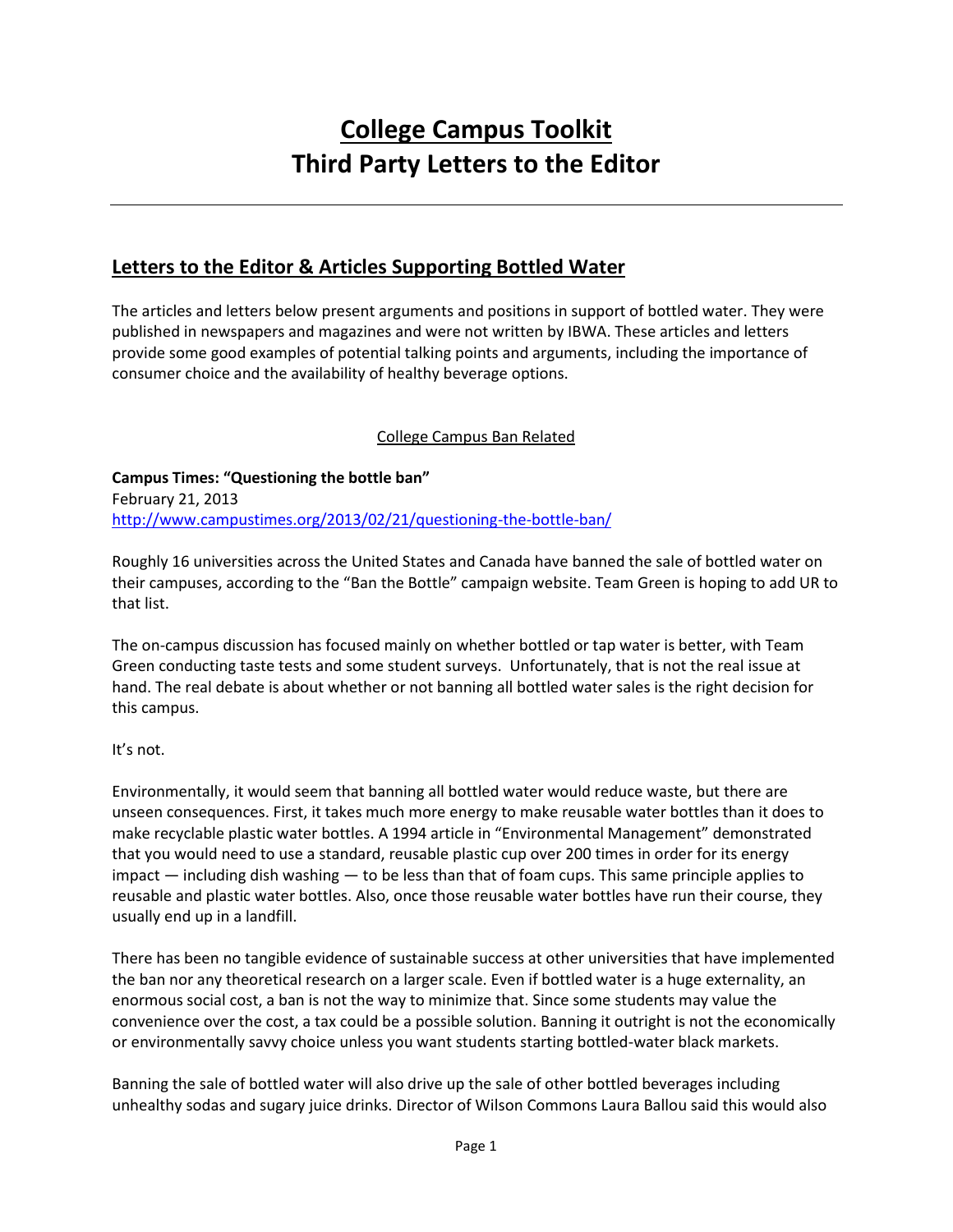pose a problem for campus events and student activities. If event planners cannot hand out bottled water, they would have to resort to less healthy options or use wasteful disposable cups because it can't be guaranteed that every visitor will bring their own water bottle. Additionally, free bottled water is often donated from Coca-Cola, making the ban a large cost increase for student events. Similarly, a ban on bottled water sales would be a huge decrease in annual revenue for Dining Services in the amount of approximately \$274,557, based on the 2011-2012 fiscal year measures.

Even if UR was to proceed with the ill-advised ban, the school is not equipped to handle it. Half of the buildings on the Residential Quad do not have water fountains and the ones in Wilson Commons are few and far between. What's worse, adding new water fountains or improving existing ones is an extreme cost that Facilities says is too great right now.

There also seems to be a definitive lack of student support for the ban; most attendees of the recent panel discussion on Thursday, Feb. 7 seemed opposed. Just because "everyone else is doing it," which isn't even the case, is not a reason to move forward. The CT holds UR and its students to a higher standard than that of the bandwagon mentality.

Director of Dining Services Cam Schauf says that this conversation should happen now so that we can make a decision and move on. We think it's time to move on. Students should be focusing on more important things such as actually researching the potential environmental or economic effects of a policy like this. Jumping to conclusions — let alone bans — is an irresponsible example to set for a University community that prides itself on rigorous research and intellectual pursuits.

**The Loyola Phoenix: "A final argument against the water bottle ban"** March 28, 2012 <http://www.loyolaphoenix.com/a-final-argument-against-the-water-bottle-ban>

Last week's Phoenix issue contained a well-written article regarding the bottled water referendum that is being voted on this Wednesday, March 28. As a vocal opponent of the ban and was one of the Senators who voted against it, I have the following comments.

- 1) The Student Environmental Association (SEA) claims that bottled water is a human right and social justice issue. But how is social justice defined? In all my time on campus I have yet to hear a definition provided. Personally, I do not define true justice as equality, although the ban tries to equate the two. Justice is not taking from the people who 'have' in order to help the people who 'have not.' Justice is giving each person their due; that's why criminals get punishments that fit the crimes; nothing more, nothing less. Is taking bottled water away from us true justice? I'm inclined to say no. Taking bottled water away from us is forcing equality upon us. The ban takes from those who 'have' – the students and their bottled water – in order to help (or try to help) a group of 'have-nots' – people who have been victims of water privatization. The bottled water ban is not true justice, – it is forced equality.
- 2) 2) The freedom to choose is a human right. To prove this point I made a little three-step proof: 1) To be free is a human right. 2) To choose is to be free. 3) Therefore, to choose is a human right. Opponents of this line of thinking say that students can still choose to buy bottled water; they just can't buy it on campus. That's true, but it ignores the bigger point: human rights are universal. They have no boundaries. A human right in one place is a human right in all places.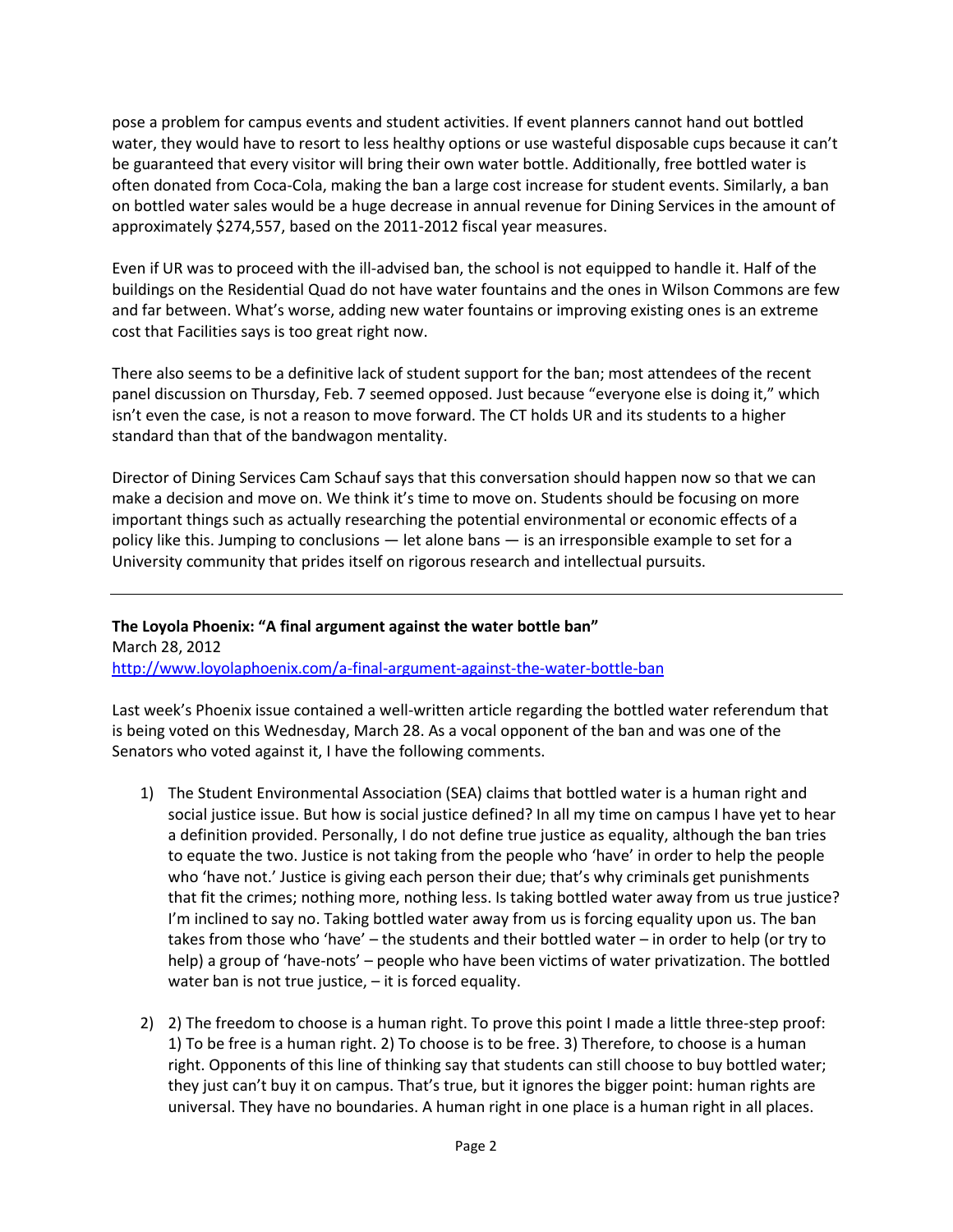Human rights are not restricted to a certain time and certain place. Thus, our right to choose applies to campus as well. Loyola's campus is part of the very same earth that victims of water privatization live on. Those victims have a right to water, I'm not denying that. But we, too, have a right and that right is the right to choose what water we want. We do not lose that right when we step on Loyola's campus. The ban on bottled water ignores those facts.

3) My last point is not an argument against the ban. It's a point I want to make to the readership of The Phoenix: there is another side to this issue. SEA is a large and popular organization; there is no denying that. But they do not speak for everyone on campus. I am against this ban, as are the nine other Senators who voted with me against the Uncap Loyola Resolution back in December. Supporters of the ban have been very vocal about their cause, and that's not a bad thing in the least. But the pro-ban voices have drowned out the anti-ban voices on campus, leading to a lack of dialogue between the different viewpoints and giving the impression that everyone wants to see bottled water gone. I encourage you to investigate both sides and draw your own conclusion.

After careful consideration of both sides of the issue, my vote on the bottled water ban will be a firm no. I encourage the readership of the Loyola Phoenix to weigh both sides and come to their own conclusions and vote today on whether or not they want to ban bottled water from our campus.

by Dominic Lynch dlynch1@luc.edu

**BostInno.com: "Why College Campuses Shouldn't be Banning Bottled Water"** March 14, 2012 <http://bostinno.com/2012/03/14/why-college-campuses-shouldnt-be-banning-bottled-water/>

Two years ago, Brown banned all water bottle sales, after having previously sold 320,000 bottles a year, according to [Bloomberg.](http://www.bloomberg.com/news/2012-03-07/ivy-colleges-shunning-bottled-water-jab-at-22-billion-industry.html) Harvard, Dartmouth and Princeton have now started installing "hydration stations" (left) into their newer buildings, welcoming in students with reusable Nalgenes instead of bottled up Poland Spring.

Beyond those Ivy League schools, there are still more than 85 campuses banning the sale or trying restrict the use of plastic water bottles. What gives?

In 2007, Americans consumed over 50 billion single-serve bottles of water. About 30-40 million of those bottles, however, ended up in landfills, according to [Ban the Bottle](http://www.banthebottle.net/), a blog devoted to "banning plastic water bottles and staying hydrated." The blog also claims it takes 17 million barrels of oil per year to make the United States' plastic water bottles — enough oil to fuel 1.3 million cars for a year.

All that said: I get it. I understand why there are more than a dozen schools banning bottles of water. But, does it even make sense?

No. Schools are essentially banning the healthiest drink they sell on their shelves. That's less than ideal, considering 68.3 percent of adults ages 20 years and over are either obese or overweight, according to th[e Centers for Disease Control and Prevention.](http://www.cdc.gov/nchs/fastats/overwt.htm) Tie those statistics into this chart fro[m WebMD,](http://www.webmd.com/diet/calories-in-drinks-and-popular-beverages) and tell me what you think.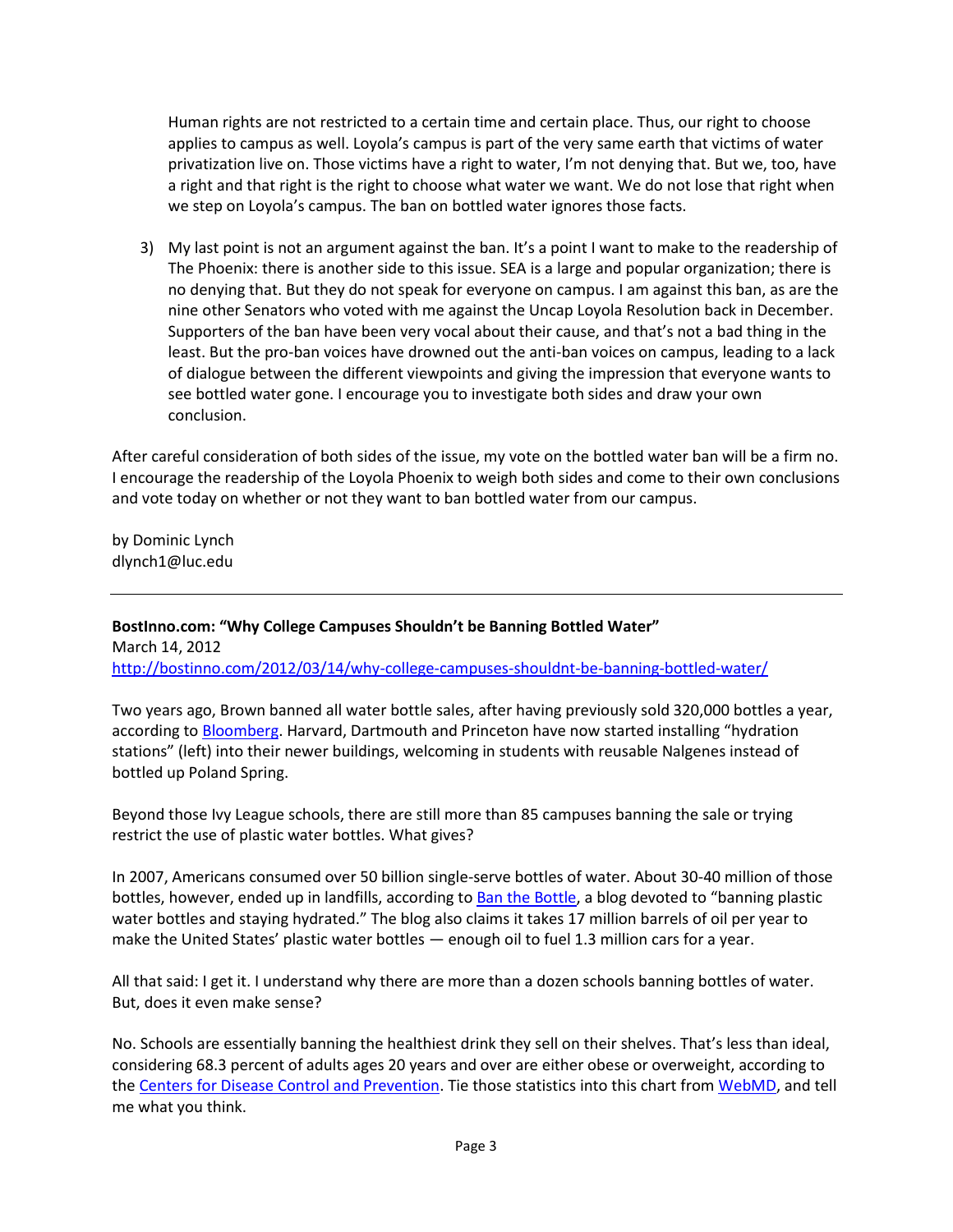| <b>Beverage</b>                                        | <b>Serving Size</b> | <b>Calories</b> |
|--------------------------------------------------------|---------------------|-----------------|
| Soda                                                   | 12 ounces           | 124-189         |
| Diet soda                                              | 12 ounces           | $0 - 7$         |
| Bottled sweet tea                                      | 12 ounces           | 129-143         |
| Brewed tea, unsweet                                    | 12 ounces           | 4               |
| Orange juice, unsweetened                              | 12 ounces           | 157-168         |
| Apple juice, unsweetened                               | 12 ounces           | 169-175         |
| Tomato/Vegetable juice                                 | 12 ounces           | 80              |
| Cranberry juice cocktail                               | 12 ounces           | 205             |
| <b>Whole Milk</b>                                      | 12 ounces           | 220             |
| 2% low-fat milk                                        | 12 ounces           | 183             |
| 1% low-fat milk                                        | 12 ounces           | 154             |
| Nonfat milk                                            | 12 ounces           | 125             |
| Soy milk                                               | 12 ounces           | 147-191         |
| Coffee, black                                          | 12 ounces           | $0 - 4$         |
| Coffee with cream (2 tablespoons<br>half and half)     | 12 ounces           | 39-43           |
| Coffee with whipped cream (2)<br>tablespoons from can) | 12 ounces           | 15-19           |
| Coffee with heavy whipping cream<br>(2 tablespoons)    | 12 ounces           | 104-108         |
| Caffe Latte, whole milk (Starbucks)                    | 12 ounces           | 200             |
| Caffe Latte, nonfat (Starbucks)                        | 12 ounces           | 120             |
| Sports drink (like Gatorade)                           | 12 ounces           | 94              |
| Energy drink (like Red Bull)                           | 12 ounces           | 160             |
| Beer                                                   | 12 ounces           | 153             |
| <b>Red wine</b>                                        | 5 ounces            | 125             |
| White wine                                             | 5 ounces            | 122             |
| Hard liquor (vodka, rum, whiskey,<br>gin; 80 proof)    | 1.5 ounces          | 96              |

When an insatiable thirst hits, what do you think students will do if they're not around a hydration station? I bet a vending machine won't be too far. Oh wait — if there's a ban, students have no other option but to reach for juice, soda or an energy drink. Now you've seen the calories. A health services official from the University of California, Berkley told Bloomberg the school opted against banning bottled water because of their concern it would, indeed, drive students to more sugary beverages.

Nestlé Waters North America (NWNA) also completed a [life cycle assessment,](http://beveragelcafootprint.com/) which one Harvard [student](http://www.thecrimson.com/article/2010/10/21/water-bottled-beverage-people/) actually helped commission. What the company found is that water has the lightest environmental footprint of all packaged beverages. So, while we can spout off daunting numbers remember the 17 million barrels of oil? — are we aware of what we're promoting instead?

Now, trying to restrict sales is one thing. I'm all for green education. But is an all-out ban logical? Columbia University told Bloomberg they haven't banned bottled water either, because they knew students would then just buy it elsewhere.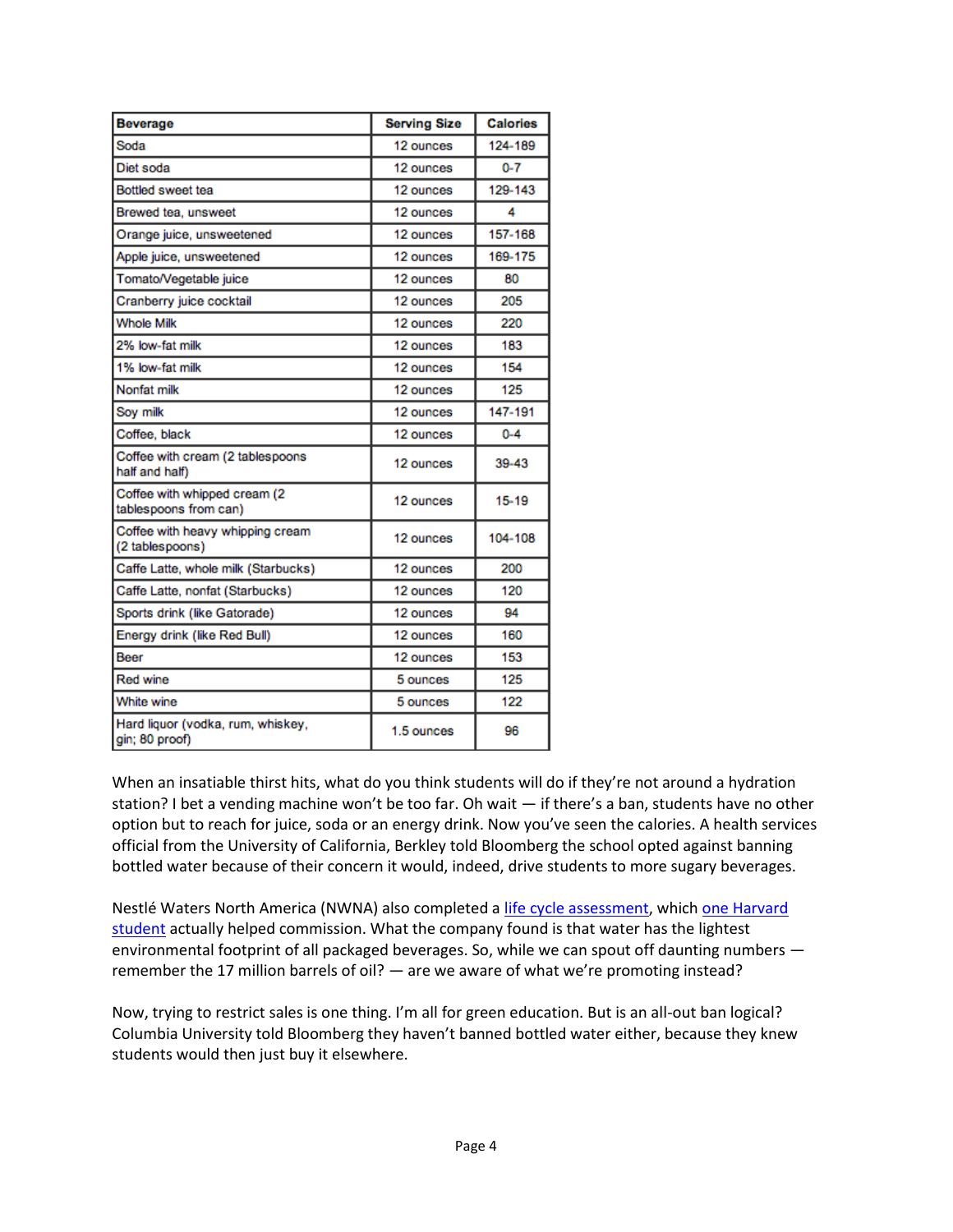My suggestion is this: Promote your hydration stations. Make sure your Nalgene bottles are closer to the \$5 mark. Find a way to bring the local compan[y Greenbean Recycle](http://bostinno.com/2012/03/01/after-turning-trash-into-a-game-at-mit-greenbean-recycle-brings-the-fun-to-tufts/) to your campus, because they know how to at least make recycling fun. **But**, don't flat-out ban plastic water bottles. In the grand scheme of things, it doesn't make a whole lot of sense.

**The Vermont Cynic: "Letter to the editor: UVM, water you thinking?"** March 22, 2012 [http://www.vermontcynic.com/opinion/letter-to-the-editor-uvm-water-you-thinking-](http://www.vermontcynic.com/opinion/letter-to-the-editor-uvm-water-you-thinking-1.2719002#.T_r4lvVqQVe)[1.2719002#.T\\_r4lvVqQVe](http://www.vermontcynic.com/opinion/letter-to-the-editor-uvm-water-you-thinking-1.2719002#.T_r4lvVqQVe)

#### Dear editor,

I was dismayed to learn the other day that VSTEP had finally won the battle to ban bottled water on campus, a classic display of great intentions turned into worst possible outcome.

Don't get me wrong. I do sympathize with the cause — saving the world. It's great. I love it. The best. I'm on board.

But a ban on bottled water? Eh. I'm not so in to it.

Here's why:

First of all, the ban stinks of paternalism. Restrictions made on my freedom for "my own future" make me uneasy, especially when the benefits of those restrictions aren't clearly demonstrated.

Second, the ban will achieve no net reduction in waste. If the idea is to reduce the amount of plastic bottle waste produced on campus, then get rid of all the plastic bottled beverages, not just water. The empty shelf space is going to be filled with other drinks. And guess what? Those drinks come in plastic bottles, too.

Where's the study that links the absence of bottled water on a college campus with fewer bottled beverages consumed overall? I bet VSTEP a Dasani to a Nalgene that it doesn't exist. And if people are going to substitute, what is actually being accomplished?

Third, a ban on bottled water is effectively a promotion of other less healthy bottled drinks. UVM is basically saying that they don't believe in selling drinks that are good for their students on campus, only those that are demonstrably terrible. And a few others, maybe, that aren't as terrible. My last point is a question. What is the first ingredient in almost every other bottled drink besides water? That's right, it's also water!

UVM is banning bottled water, at an enormous expense to its student body, and replacing the bottled water with more bottled water. Except the new bottled water is enhanced with sugar and food coloring. Simply mind blowing.

The way to reduce bottled water consumption is through long-term, grassroots education. And even then, success isn't certain.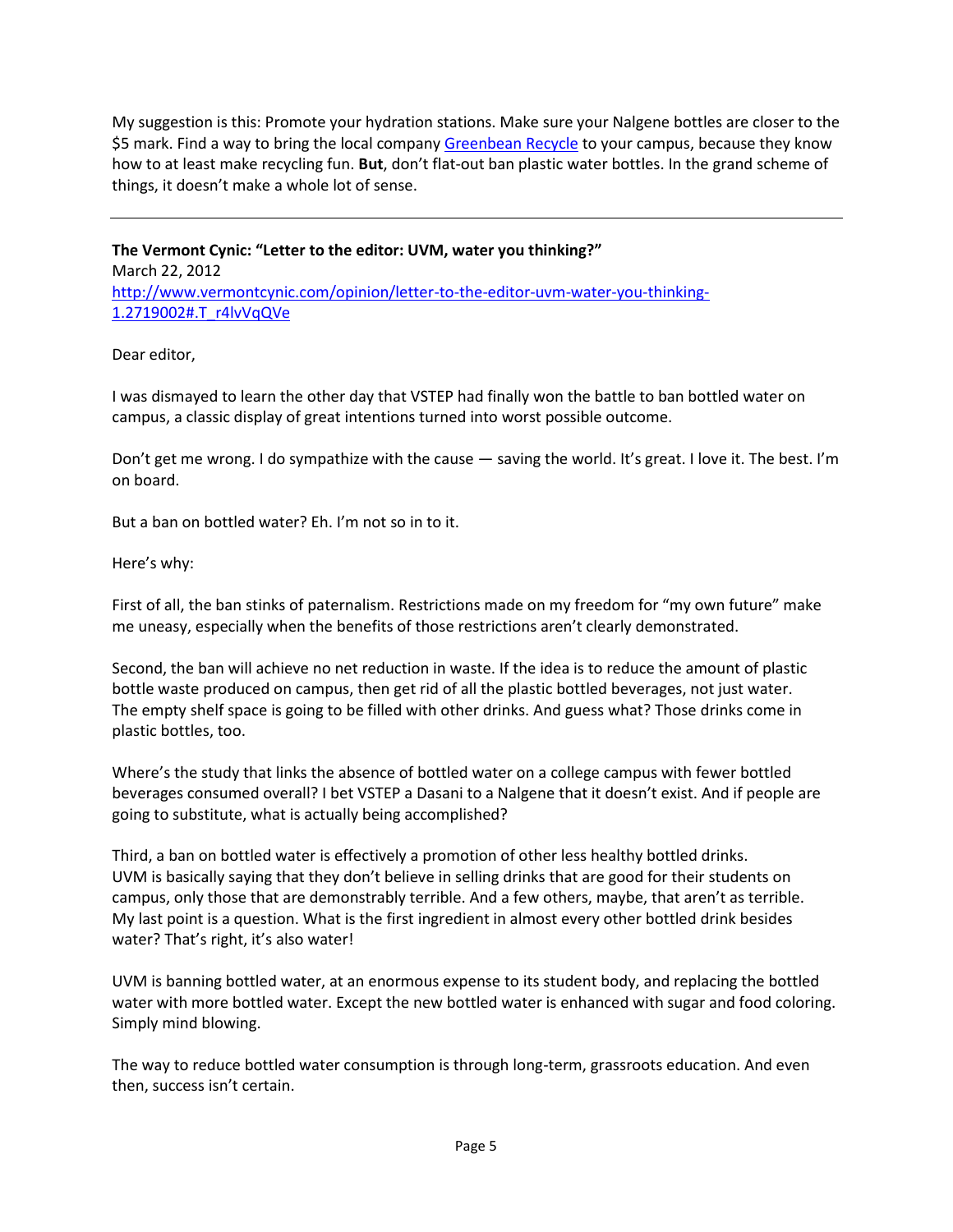A plan hinged on prohibition is a bad idea and won't work to accomplish its intended goals. It just doesn't hold water.

Joe Collier Class of 2008

#### Concord, MA & Consumer Access Related

**Los Angeles Times: "A misfire in the war over plastic drinking bottles"** September 16, 2012 <http://articles.latimes.com/2012/sep/13/opinion/la-ed-plastic-bottles-ban-concord-20120913>

Woe to the thirsty of Concord, Mass. Under a bylaw born of convoluted reasoning, a person who heads into a store in that town for some hydration will be able to buy a plastic bottle of soda, but not a similar bottle of what dietitians say should be the drink of choice: water.

That's because Concord has become the first city in the United States to ban the sale of serving-size bottled water. It's enough to make New York Mayor Michael Bloomberg , whose proposed ban on the sale of large servings of soda was approved this week, weep.

Yet the two ideas have a lot in common. Both represent sincere attempts to fight social ills. Both also suffer from a lack of consistency (the soda law would allow big servings of other drinks with even more calories) and are an unwelcome interference in the marketplace. Both involve campaigns with national ambitions.

Bottled water owes its popularity to a variety of factors: a misconception that all bottled water is safer or purer than the stuff that flows from the tap; convenience; flavor; concerns about the chlorination or fluoridation of tap water; and marketing. Americans guzzle from 2.5 million plastic bottles an hour, according to Boston University , NASA and other sources; more than 70 percent of those are thrown away rather than recycled. We certainly could be doing better.

Some towns provide recycling bins next to or on top of sidewalk trash cans. Cities that do their own sorting of household trash glean more recyclables than those that depend on residents to do the job. Well-maintained public drinking fountains and vending machines that dispense single servings of cold, filtered water would encourage more reuse of bottles. Bigger deposits on bottles would help.

But Concord's new bylaw is unnecessarily intrusive and problematically inconsistent. A plastic bottle that holds soda is no less damaging to the environment than one that holds water. Why force a convenienceseeking customer who forgot his reusable bottle to choose a less-healthy option? This isn't a policy we'd like to see travel cross-country.

**Boston Herald: "Concord's costly bylaw"** September 10, 2012 [http://news.bostonherald.com/news/opinion/editorials/view.bg?articleid=1061159169&format=comm](http://news.bostonherald.com/news/opinion/editorials/view.bg?articleid=1061159169&format=comments#CommentsArea) [ents#CommentsArea](http://news.bostonherald.com/news/opinion/editorials/view.bg?articleid=1061159169&format=comments#CommentsArea)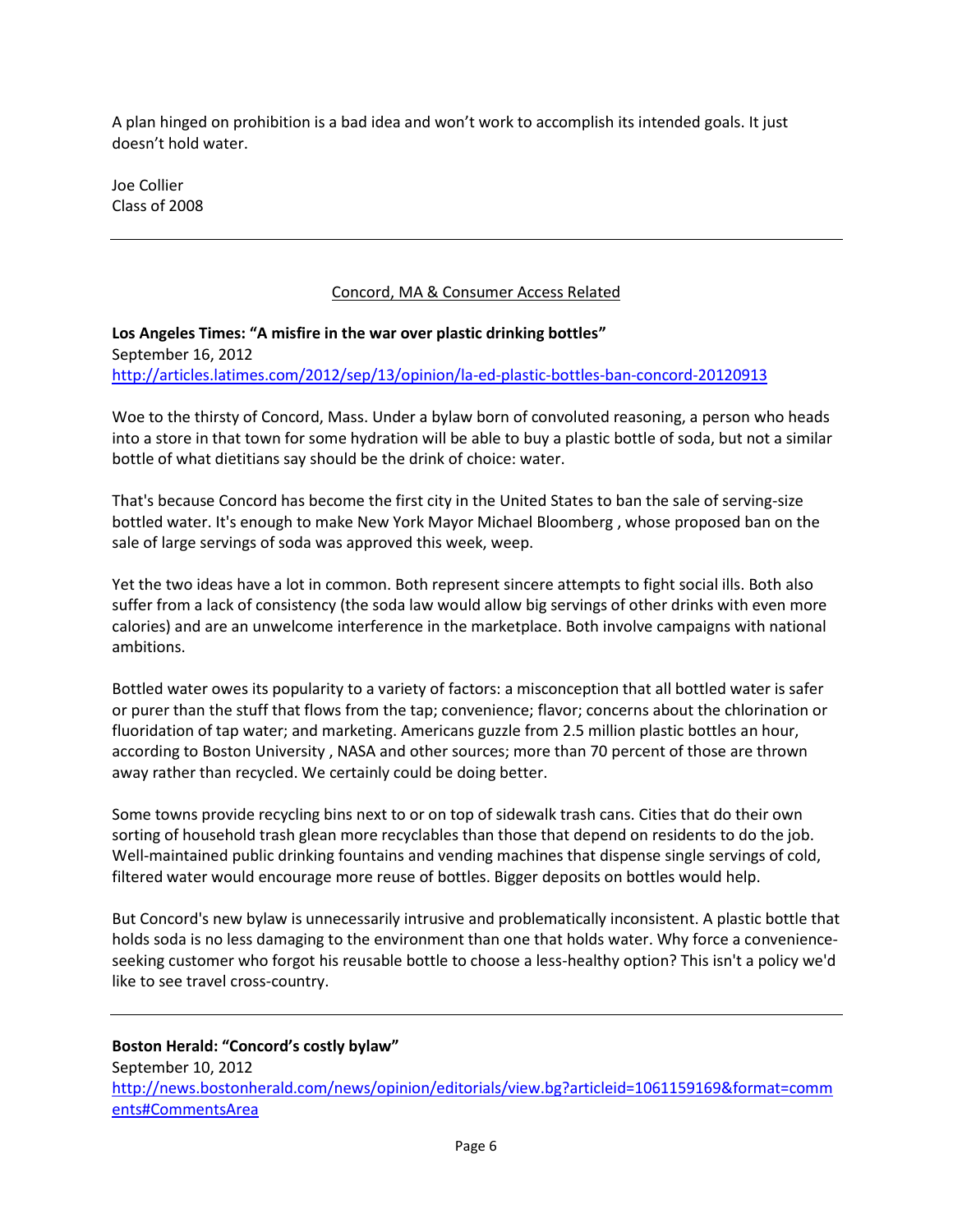Concord residents are out of luck if they want to buy a bottle of water to go with their meatball sub. But now they may have the added insult of seeing their tax dollars wasted to defend a lawsuit over the ridiculous town bylaw that bans the sale of bottled water in plastic containers smaller than one liter.

The International Bottled Water Association, which represents bottlers, distributors and suppliers, is "exploring all available options to continue to oppose the [Concord] bylaw," the Herald reported on Thursday. The ban is scheduled to take effect Jan. 1.

But that's just fine with Concord resident and anti-bottled-water zealot Jean Hill, who seems to think it would be a badge of honor for the town to be sued.

"They'll threaten to sue, and they may even sue but. . . it won't do them any good," said Hill, who apparently has insight into the civil claims process that the average citizen does not. "Actually it will give them a worse name than they already have."

#### Goodness — a worse name!

That and tens of thousands of dollars in revenue from property taxes — dollars that might otherwise be spent on schools, playgrounds or a new fire engine — might begin to pay the legal bills for this arrogant bit of green folly.

Of course the people of Concord are the ones who approved the bylaw in the first place (by a mere 39 votes, after three attempts), so if they are content to see their tax dollars go to line the pockets of lawyers, that is their very expensive problem.

#### **Boston Globe: "Concord bottled water ban would cap freedom of choice"**

April 3, 2012 [http://www.boston.com/yourtown/news/concord/2012/04/opinion\\_concord\\_bottled\\_water.html?com](http://www.boston.com/yourtown/news/concord/2012/04/opinion_concord_bottled_water.html?comments=all#readerComm) [ments=all#readerComm](http://www.boston.com/yourtown/news/concord/2012/04/opinion_concord_bottled_water.html?comments=all#readerComm)

Concord has long been hailed the birthplace of liberty in America; a state holiday, Patriots' Day, celebrates the history of Paul Revere's ride and the minutemen's first stand against the British in 1775 each year in the historic town. And yet among this culture of embracing freedom, a misguided campaign threatens one of our most basic civil liberties: consumer choice.

This is the third consecutive year of debate on banning the sale of bottled water in the Town of Concord. The proposal was defeated by Town residents last year and a similar attempt was struck down by Attorney General Coakley two years ago. Proponents of the ban will tell you bottled water is wasteful and harmful to the environment, and banning its sale will reduce unnecessary waste. Unfortunately, this over-reaching measure is returning for a Town vote without proponents considering some important long-term implications. As a concerned parent and resident of Concord, I want to bring some of these concerns to light.

First and foremost, this ban is un-American and a very clear example of government control of commerce. It is not each and every individual town government's role to decide what products, deemed safe for consumption by the FDA, are available for purchase. If we allow special interest groups to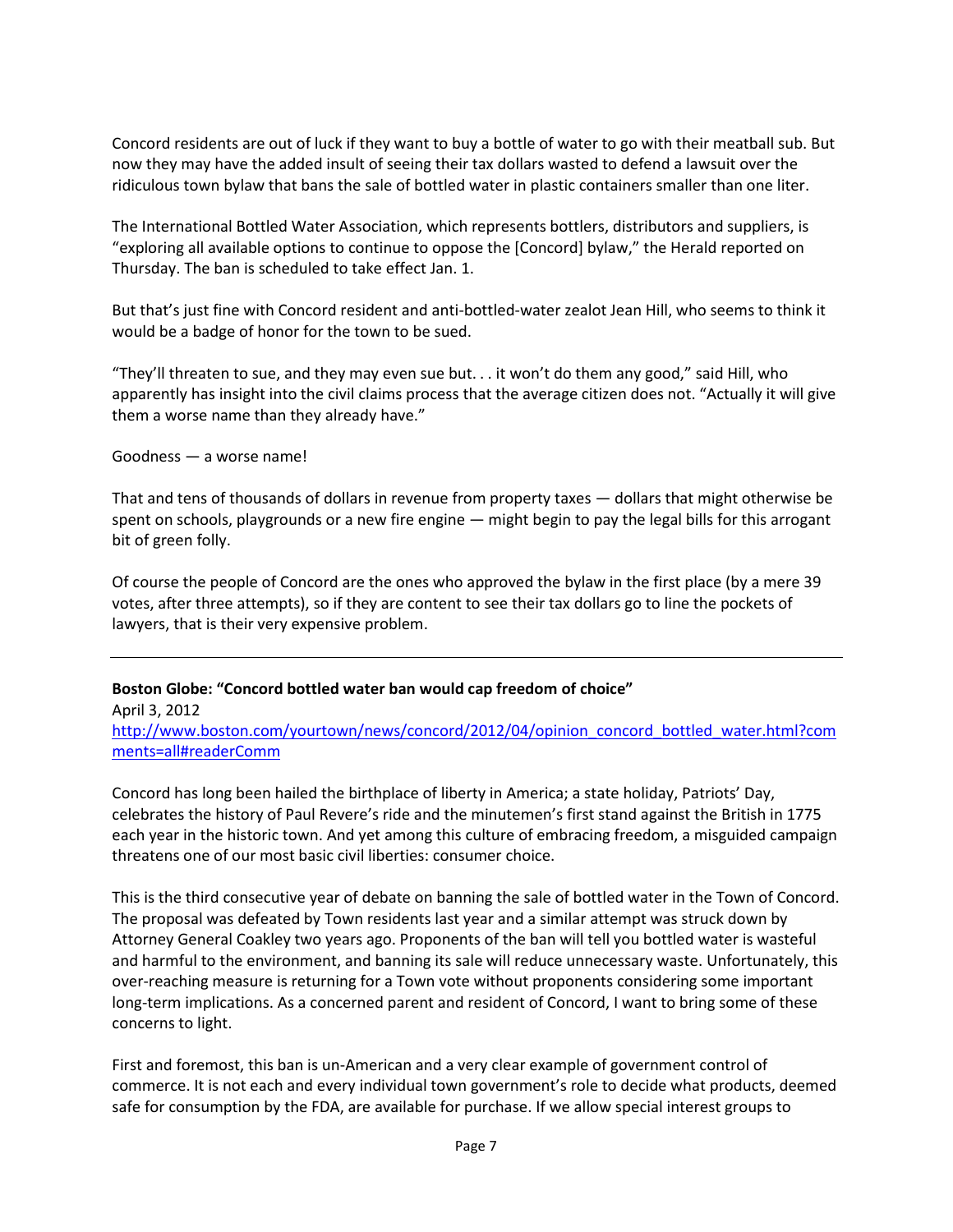dictate such aspects of our free-market economy, what product is next on the chopping block? Prohibition is heavy handed and goes too far. If you don't like the idea of bottled water, don't buy it.

Armed with boatloads of wishful thinking, proponents of the ban have offered absolutely no evidence that this would alleviate the waste they seek to address. Neither environmental nor economic impact studies have been done on this issue. What we do know is that Concord is environmentally conscious already, with a recycling rate in the top 13% in Massachusetts, according to a presentation by Concord Public Works in 2010. That rate continues to improve and reflects a strong culture of personal responsibility in the Town.

As well intentioned as it is, this fanciful idea that banning bottled water's sale will wipe out its existence in Concord also excludes the many people seeking bottled water who will drive to stores outside of Concord, burning more fossil fuels and going against the "Keep it local!" message supported by so many environmentalists.

Banning the sale of a safe, legal product puts retailers within town limits at a competitive disadvantage. Customers like the taste, healthiness and convenience of bottled water and will go elsewhere to find it. They will inevitably buy other items outside of Concord, hurting local businesses. It is short-sighted to ignore economic considerations.

Proponents of the ban also ignore how much proposed "filling stations" for reusable bottles will cost the Town. The National Park Service just spent \$290,000 installing 10 filling stations in Grand Canyon National Park. Will a similar burden befall Concord tax payers, who would simultaneously lose sales taxes that once contributed to our tax base?

What's more, this limitation of consumer choice takes the most healthy beverage option off store shelves in a time where we face obesity and diabetes epidemics nationwide. Having raised five children, I cringe at the idea of school children being forced to drink sugar-laden drinks such as soda and juice because of restricted choices.

Other beverage options also typically come in more plastic-intensive packaging. The bottled water industry is a known leader in "lightweighting," or designing products that use less material to achieve the same purpose, and yet we are singling this product out for ostensibly environmental reasons. Plastic packaging is here to stay; Concord residents' time, and our Town resources, would be better spent on education and promotion of recycling programs.

Last, but not least, don't forget about disaster preparedness. You may recall the water main break in Boston less than two years ago that left nearly 2 million Massachusetts residents without potable drinking water. The bottled water industry responded with lightning speed to deliver free, donated water. What message of appreciation does this send? Will bottled water be so easy to acquire if it is banned in town?

Though the proposed ban cites a carve-out for emergency situations, I have little confidence in the Town's ability to handle such a situation and can only imagine the enormous expense of such a wasteful exercise.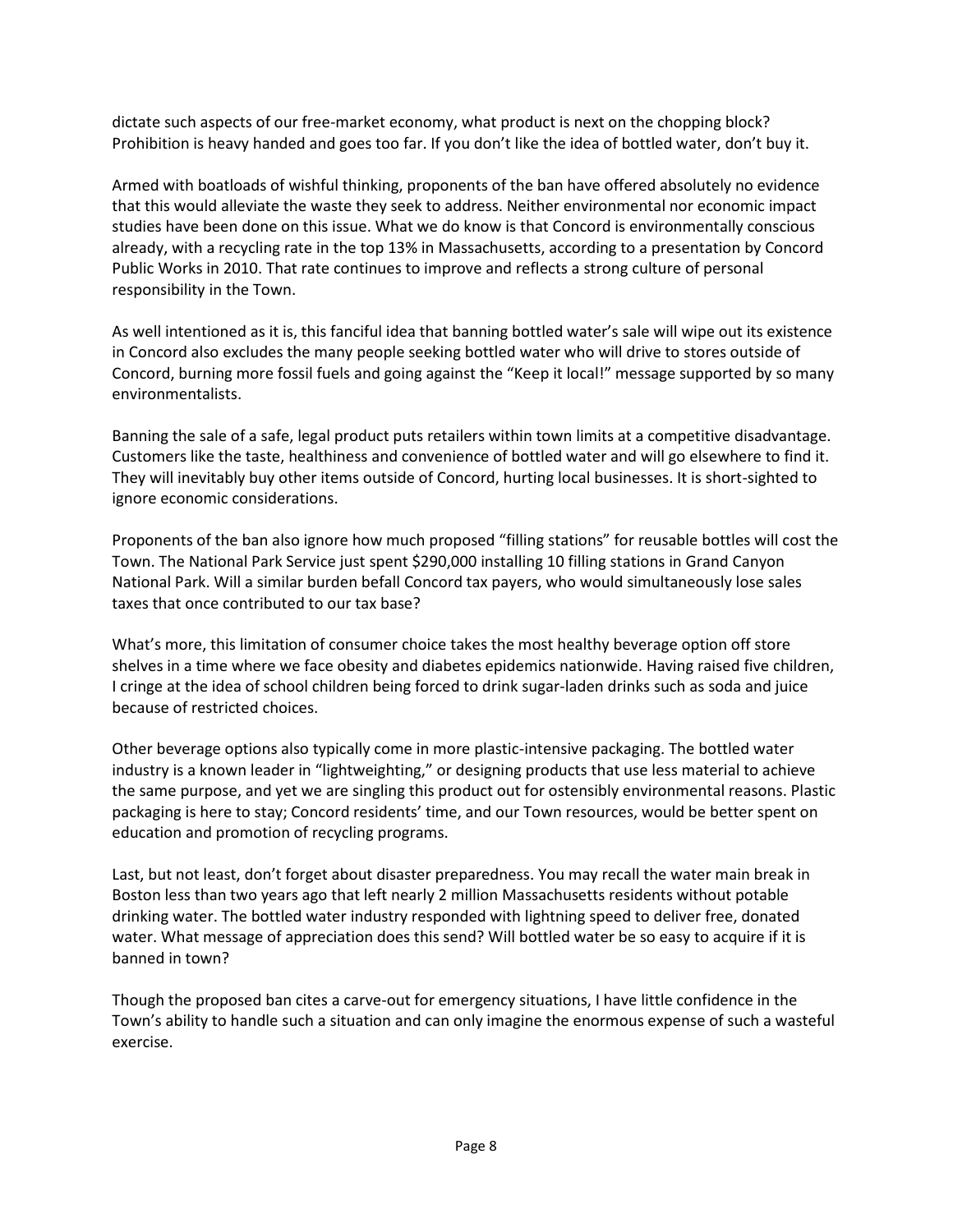Enough is enough. This ban is not an appropriate avenue for attaining sustainability and infringes on our rights. When this issue comes to a vote in April, I hope each resident of Concord will come show their support for basic civil liberties and common sense, and vote against the ban on bottled water.

## **Concord Monitor: "A Drop Less Freedom"**

April 15, 2012 [http://www.concordmonitor.com/print/323653?CSAuthResp=1341848563%3Agmfp6shs75ot405fr48t6](http://www.concordmonitor.com/print/323653?CSAuthResp=1341848563%3Agmfp6shs75ot405fr48t6p9546%3ACSUserId|CSGroupId%3Aapproved%3A459B3BF2039C111B7A88ACB2D66C413F&CSUserId=94&CSGroupId=1) [p9546%3ACSUserId|CSGroupId%3Aapproved%3A459B3BF2039C111B7A88ACB2D66C413F&CSUserId=9](http://www.concordmonitor.com/print/323653?CSAuthResp=1341848563%3Agmfp6shs75ot405fr48t6p9546%3ACSUserId|CSGroupId%3Aapproved%3A459B3BF2039C111B7A88ACB2D66C413F&CSUserId=94&CSGroupId=1) [4&CSGroupId=1](http://www.concordmonitor.com/print/323653?CSAuthResp=1341848563%3Agmfp6shs75ot405fr48t6p9546%3ACSUserId|CSGroupId%3Aapproved%3A459B3BF2039C111B7A88ACB2D66C413F&CSUserId=94&CSGroupId=1)

Nothing seems to anger the modern environmentalist more than an empty plastic water bottle. You'd think our otherwise empty landfills were overflowing with Poland Spring and Dasani litter, and you might as well strangle a sea turtle with your bare hands as open an Aquafina. Last week, Phillips Exeter Academy joined the anti-bottled water movement, blocking its sale on campus. Exeter joins Harvard, the University of Vermont and growing list of other cloistered campuses in taking a symbolic stand against a product that more than half of all Americans buy.

According to the New Hampshire Union Leader, the University of New Hampshire's Ecosystem Task Force has installed 40 hydration stations across campus, while Dartmouth College officials are trying to reduce student demand for bottled water. UC Berkeley opted against a ban after concluding that students would simply buy iced tea and soda if they couldn't buy bottled water.

According to the ban-the-bottle campaign, buying a clean, cold bottle of water whenever you want is a wasteful extravagance. But so is most of modern life. We don't need most of our modern conveniences any more than we need a beverage we could have brought from home.

Bottled water opponents miss the point. Sure, we can get the water for almost nothing, but we're not really buying the water. We're buying the bottle. We're paying someone else to store and refrigerate our water, which we can pick up when we're thirsty. We're purchasing a portable and disposable container instead of worrying about packing, cleaning and refilling it.

Are plastic water bottles really that bad for the planet? Aren't they dwarfed by thousands of other beverages containers and food packages? Are Vitamin Water, Sprite, and Mountain Dew drinkers just as irresponsible in their choices? How many gallons of water and tons of coal do we use washing Nalgene bottles?

According to the ban-the-bottle campaign, non-recycled water bottles account for 3 billion pounds of solid waste each year, which sounds like a lot. The EPA calculates that the U.S. generates 254 million tons of solid waste each year, 12 percent of which is plastic. If every plastic water bottle in the country ceased to exist, we'd cut the amount of plastic waste by less than  $\frac{1}{2}$  of 1 percent. Casting water bottles as an unmitigated ecological menace is just silly.

I'll readily admit that we should recycle more of our plastic bottles. There's no better way to reduce waste than to turn it into an input for another product, and that's certainly preferable to blocking their sale. Every choice we make has a cost. Half of all Americans think there's value in buying bottled water. I shouldn't be able to stop them from buying products that I find it overly extravagant.